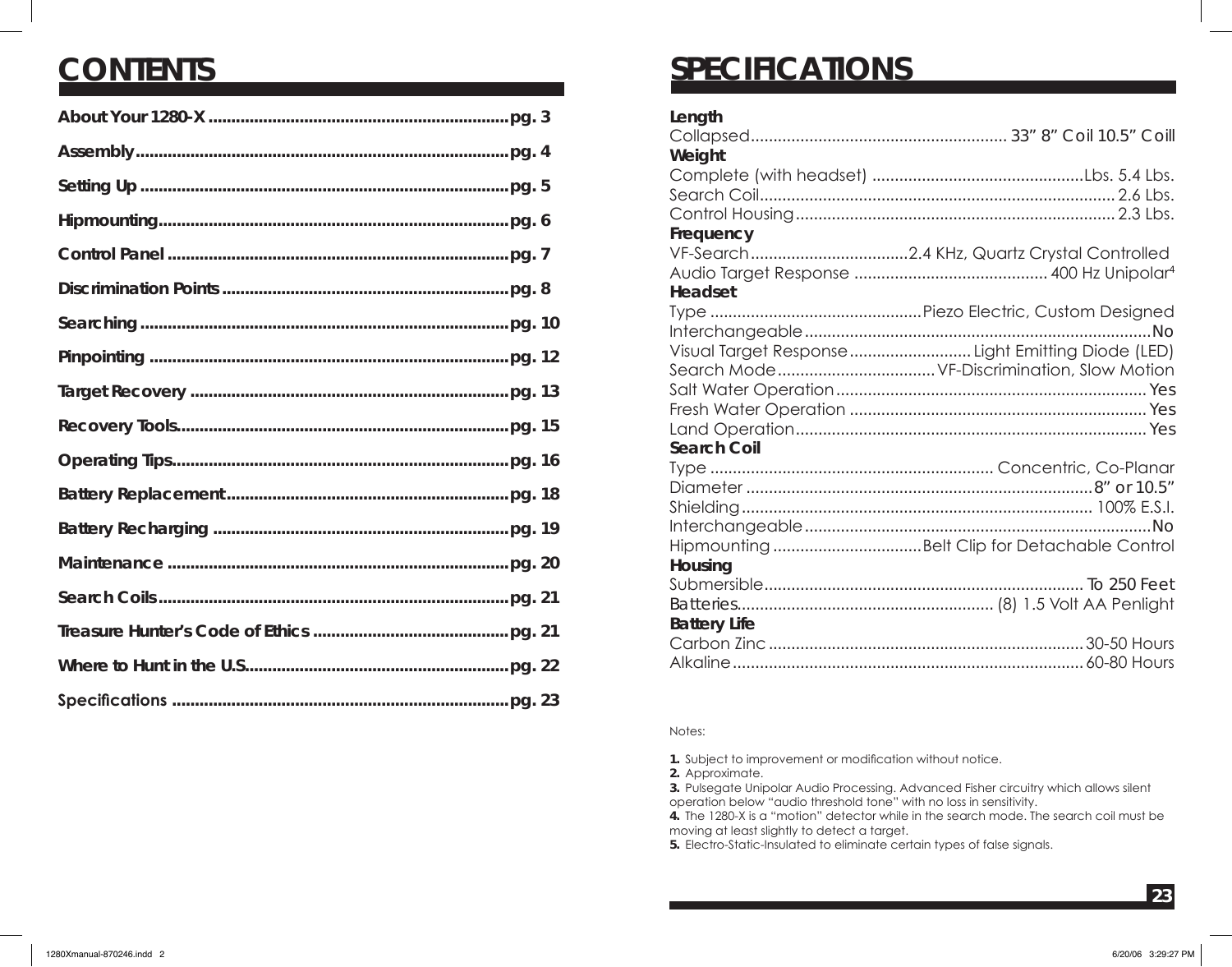### **Where To Use Your Metal Detector In The U.S.**

**National Forest and Federal Lands**—Metal detecting is allowed only by special permit acquired from the federal government. Each area has a district office.

**Corps of Engineers, Lakes, Shorelines and Lands**—Permission has been granted only on predisturbed sites, such as beaches and attached swimming areas. New Corps lakes and lands must be okayed by the main office of the Army Corps of Engineers. Each area has a district office.

**State Parks and Lands**—Some state parks are open to metal detecting, but some are not. Always check with the park ranger before attempting to use your detector.

**Bureau of Land Management (BLM) Lands**—Some areas are open for metal detecting, and some are not. Always check with the district office.

**City or County Park Lands**—Most are open to metal detecting unless notice is given by a sign or city ordinance. When in doubt, always check with the city's Parks and Recreation Department.

**Public School Grounds**—Most are open to metal detecting unless notice is given by a sign, city ordinance, law enforcement official, or school employee. You should always check with the school office first.

**Privately Owned Lands (Private Property)**—Permission required. And it is always best to have the permission in writing. **Historically Marked Lands or Sites**—Metal detecting is not allowed. Don't even think about it.

## **ABOUT YOUR DETECTOR**

 Fisher Research Laboratory has been producing rugged, high quality, high performance metal detectors since 1931, longer than any other company in the world. Your 1280-X Aquanaut is a product of that proud heritage. Designed for deep sea treasure hunting, the 1280-X will also do the job in fresh water or on land.

 The 1280-X is easy to use. No fine tuning, no threshold tone and no complicated "ground-adjustment". Just turn it on, set the volume, sensitivity and trash discrimination controls, and you probably won't have to touch the knobs again. The 1280-X automatically tunes itself to changing ground conditions and salt water, rejects most small pieces of junk and detects valuable targets all at the same time.

 The 1280-X is built to take a beating. The search coil is light-weight glass-bead epoxy filled. The shaft is fiberglass reinforced ABS. The control housing is injection molded ABS. The state-of-the-art Piezo Electric headset was designed especially for the 1280-X. And the entire unit is submersible to 250 feet.

 The 1280-X is a "motion" detector, meaning the search coil must be in motion to detect a target. However, the motion required is slight and unlike earlier "motion" detectors, you'll be able to almost completely stop the coil for accurate pinpointing.

 Your 1280-X is a precision metal detector designed and manufactured by the oldest and proudest name in the business. Take good care of it, read this instruction manual carefully and you're in for some exciting treasure hunting. If you have any questions, suggestions or make any big finds, drop us a line. We want to hear from you. In the meantime...

Happy Hunting! Fisher Research Laboratory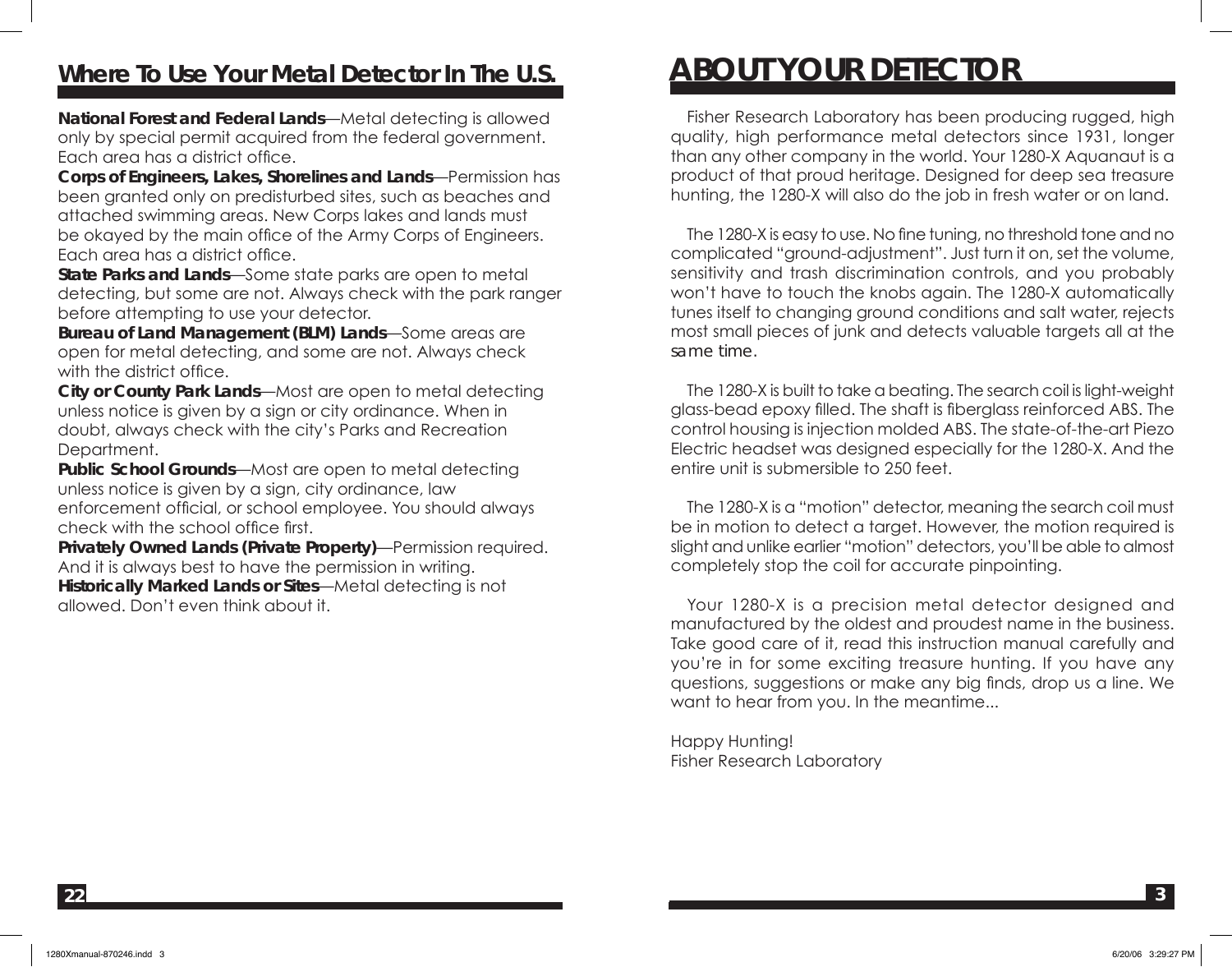### **ASSEMBLY**



 The 1280-X requires very little assembly. Unpack it carefully and save the carton which may come in handy for future storage or shipment.

> **1.** Remove the headphone, handle and search coil assemblies from the shipping carton. Be careful not to damage the foam rubber inserts or put any strain on the cable connections.

> **2.** Adjust the stem to the approximate length you will be using, extended for stand-up use or, as short as possible for diving. To extend the lower stem, push in the spring lock, pull out the lower stem and let the spring lock snap into another hole.

> **3.** If you will be using the 1280-X on the handle, and not body mounted, wind the search coil cable around the handle assembly as shown in the diagram above. Secure the cable with the two Velcro straps included with your 1280-X. Make sure there is some slack at the control housing end and enough slack at the other end to attach the search coil.

> **4.** Remove the Delrin bolt and nylon wing nut from the search coil. Line up the hole in the stem between the two holes in the search coil "ears". Attach the coil to the stem with the bolt and wing nut and finger tighten.

### **SEARCH COILS**

 The 1280-X is available with either the standard 8 inch "Spider" coil or the 10.5 inch "Spider" coil. As a general rule, the 8 inch coil is preferred for tight spots, fast moving surf and high density trash areas. For normal conditions however, the 10.5 inch coil will cover a little more ground with each sweep and will give slightly more depth 5 to 20 percent in air, less in soil, depending on target size and mineralization. The most noticeable depth improvement will be on large targets in non-mineralized soil.

 The coils are not interchangeable since each instrument is factory tuned to each coil. However you may have your 1280-X retrofitted by the factory, phone or write for details.

### **TREASURE HUNTER'S CODE OF ETHICS**

#### **LETS PRESERVE OUR TREASURED SPORT!**

 Laws governing the use of metal detectors are becoming more and more common. In many countries, the use of metal detectors is illegal or severely restricted. Don't let this happen in your area.

**ALWAYS** get permission to hunt on private property.

**ALWAYS** leave a site cleaner than you found it. Take at least some trash with you or, if you can, take it all.

**ALWAYS** fill in your holes neatly whether you're in a city park or remote wildernessness. Leave the land as it was before you disturbed it.

**ALWAYS** obey all laws relating to Treasure Hunting.

**ALWAYS** return valuable property if you can locate the original owner.

**ALWAYS** do whatever you can to give the hobby of Treasure Hunting the good image it needs and deserves.

**4**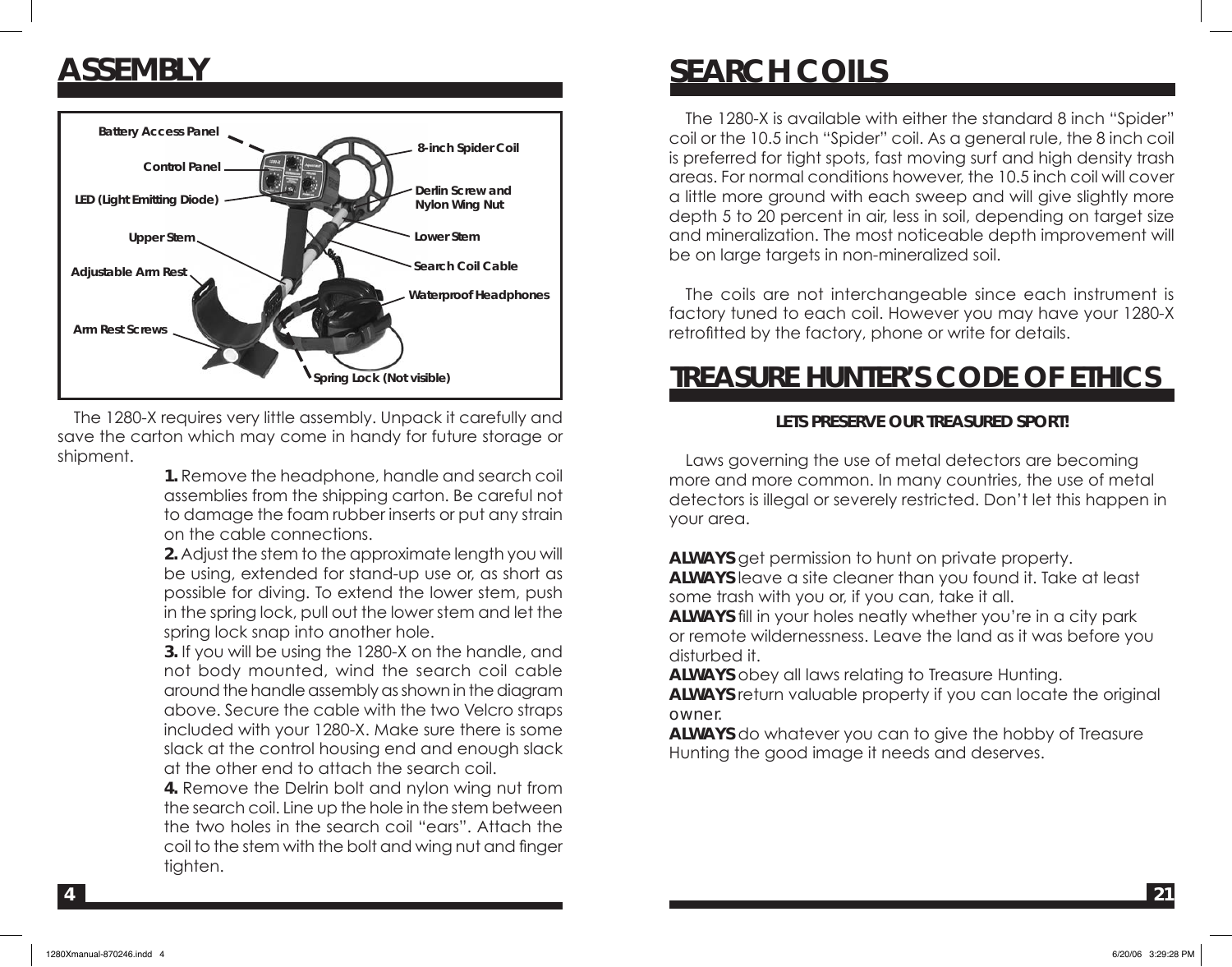# **MAINTENANCE**

#### **CLEANING**

 Hose down your 1280-X with clean fresh water whenever you've had it on the beach or in the water. Pay particular attention to the following areas:

> **1.** Stem adapter. Sand or dirt between the coil "ears" and stem adapter will literally grind away the ears and adapter.

> **2.** Headphone. The ear pads may be removed, rinsed and squeezed out to remove any seawater salt build up. Rinse out the cups to keep the vent holes clear. *NOTE: These vent holes MUST be kept clear when diving to equalize ear pressure.*

> **3.** Between the upper and lower stems. Sand, silt or fine dirt will cause the lower stem to freeze up.

> **4.** Control Panel. Rinse the area under the three knobs thoroughly.

> **5.** Battery Cover. Always clean and dry the area around the battery cover seal before opening.

### **BATTERY COMPARTMENT**

**1.** Remove the battery cover and check for water after each use in water.

**2.** Keep the sealing surfaces of the battery cover and control housing clean and free of scratches and nicks. Remove and clean the neoprene gasket frequently. Lubricating the gasket is not recommended. Cleaning the gasket should only be done by using mild soap and warm water. Do not use petroleum jelly or silicone grease at any time.

#### **STORAGE**

 Remove the batteries from the battery pack when storing your 1280-X for extended periods to prevent damage caused by battery leakage.

 Never leave your 1280-X in an auto trunk or even in a closed passenger compartment during hot weather. Temperatures in excess of 120°F are possible which could damage electronic components and ruin the batteries.

# **SETTING UP**

#### **FOR LAND OR SHALLOW WATER** (See Figure 2-A)

Put the headphones around your neck to keep them out of the way while making the following adjustments.



A. Extended stem for land or shallow water



B. Short stem for diving

Figure 2. Setting up. When the stem length is properly adjusted, the 1280-X is balanced for sweeping in a tight semicircle. Always overlap your swings by at least 50%

**1.** Adjust the length and coil angle so that the search coil rests flat on the ground about 6 inches in front of and slightly to the right of your right foot (to the left of your left foot for left handers.) Your arm should be straight and relaxed with the handle grip held firmly but comfortably. Remember, as you increase the shaft length, you also increase the strain on your wrist and arm. The 1280-X is balanced for comfortable searching in a tight semicircle around the front of the operator.

**2.** Leave enough slack in the coil cable to allow the coil to swivel as far as it can in either direction. The coil wing nut should be tight enough to prevent the coil from moving.

**3.** You should now be able to move into your "search" position by leaning slightly forward and raising the search coil approximately 1 inch above the ground. Your arm should still be straight and the coil should be parallel to the ground, about 12 inches in front of your foot. The coil angle may have to be slightly readjusted at this point.

#### **FOR DIVING** (see Figure 2-B)

The recommended setup for underwater use is the shortest possible stem length with the search coil adjusted parallel to the sea bed or lake bottom. Keep the headphones around your neck, off your ears, while descending or ascending.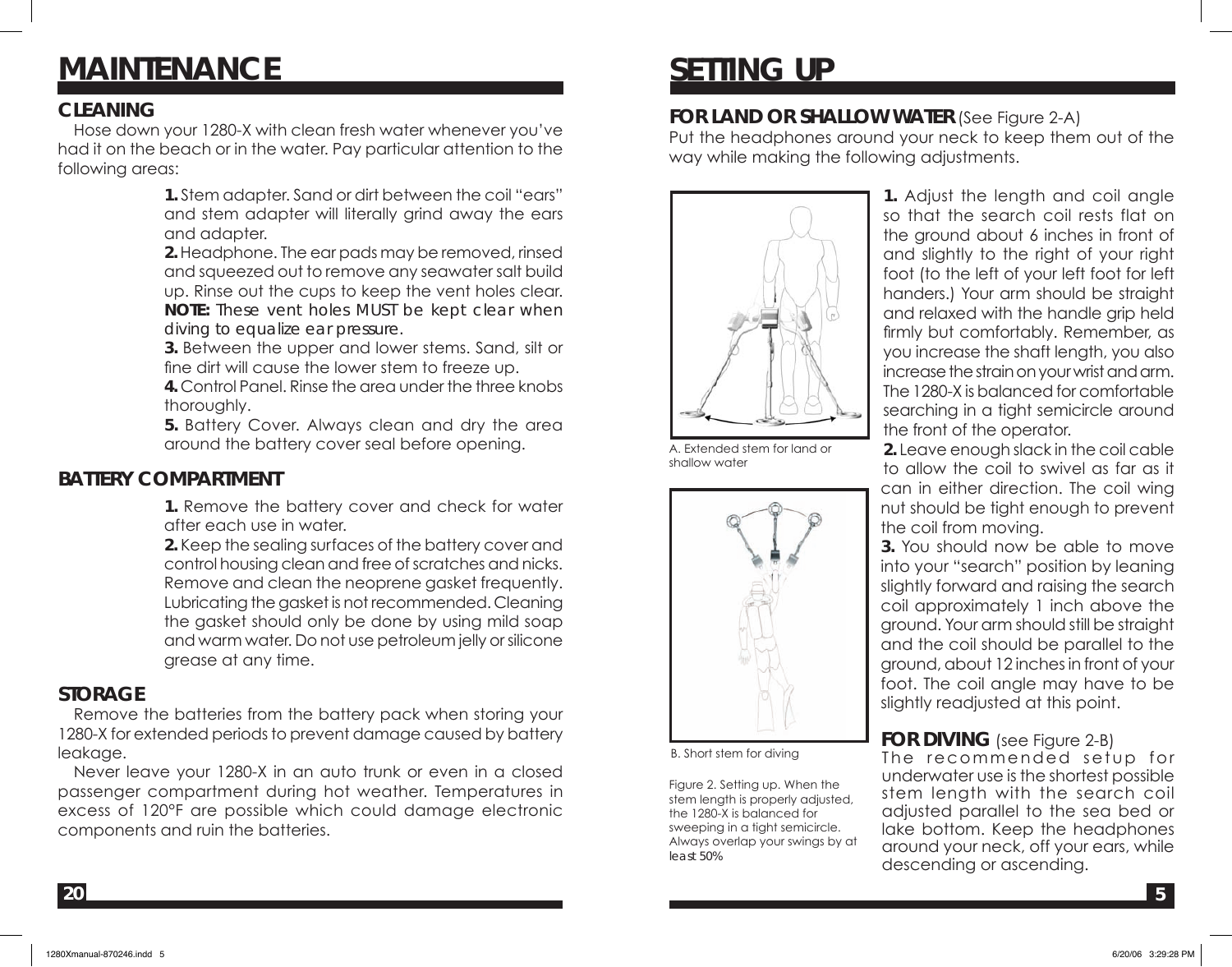### **HIPMOUNTING**

 For almost effortless treasure hunting, the control housing is easily removed from the handle and attached to a belt clip. "Hipmounting" the 1280-X in this manner takes half the weight off the handle and allows the land or shallow water Treasure Hunter to search much longer without arm fatigue.

> **1.** Grasp the handle grip firmly with one hand and the control housing with the other.

> **2.** Slide the control housing off the mounting bracket by pulling it towards you.

**3.** Slide the belt clip into grooves on the bottom of the control housing. This is a snug fit and you'll have to bend the belt clip slightly. Make sure the narrow end of the clip goes into the grooves first and the short hooked side faces out.

**4.** Unwrap just enough of the coil cable to allow for searching.

**5.** Slip the control housing onto your belt, left side for right handers, right side for left-handers.

*CAUTION: Hipmounting is not recommended for underwater use. The search coil cable may become entangled with a submerged object, making it difficult for the diver to resurface quickly in case of emergency.*



Figure 3. You can hipmount your 1280-X by sliding the control housing from the handle and attaching it to your belt. This reduces the weight of the stem, creating nearly effortless hunting.

#### **BATTERY RECHARGING**

eventually only hold a three-hour charge. **3.** Nicads may reverse polarity if discharged too far and will not recharge. Don't leave your detector on and don't continue to operate it more than an hour after the battery check tone goes silent.

 The optional 1280-X recharge kit includes (1) battery pack, (8) nicad batteries, (1) 110v, 60 cycle home recharger and (1 ) 12v negative-ground auto cigarette lighter recharger.

#### **110-VOLT RECHARGER**

**1.** Remove and disconnect the nicad battery pack from the 1280-X Control Housing. **2.** Connect the recharger battery lead to the

battery pack.

**3.** Plug the recharger into a wall outlet and the batteries will begin to recharge immediately.

**4.** The small green light in the charger will stay on during the entire charge cycling indicating that all connections have been made and the charger is working.

**5.** A full charge will take approximately 24 hours. Do not charge over 48 hours

#### **12-VOLT AUTO RECHARGER**

(Use only with 12v negative ground system.) **1.** Install the nicad batteries.

**2.** Plug the charger into your auto cigarette lighter socket and the small cable into the 1280-X RECHARGE JACK.

**3.** The batteries will begin charging immediately. **5.** An overnight charge with the engine off may give only 6-8 hours of battery life. A full charge may take as long as 48 hours (less with the engine running). For this reason, the Auto Recharger may best be used for OCCASIONAL "Booster" charges (see Recharging, paragraph 2, above). **6.** Do not charge over 48 hours.

**6**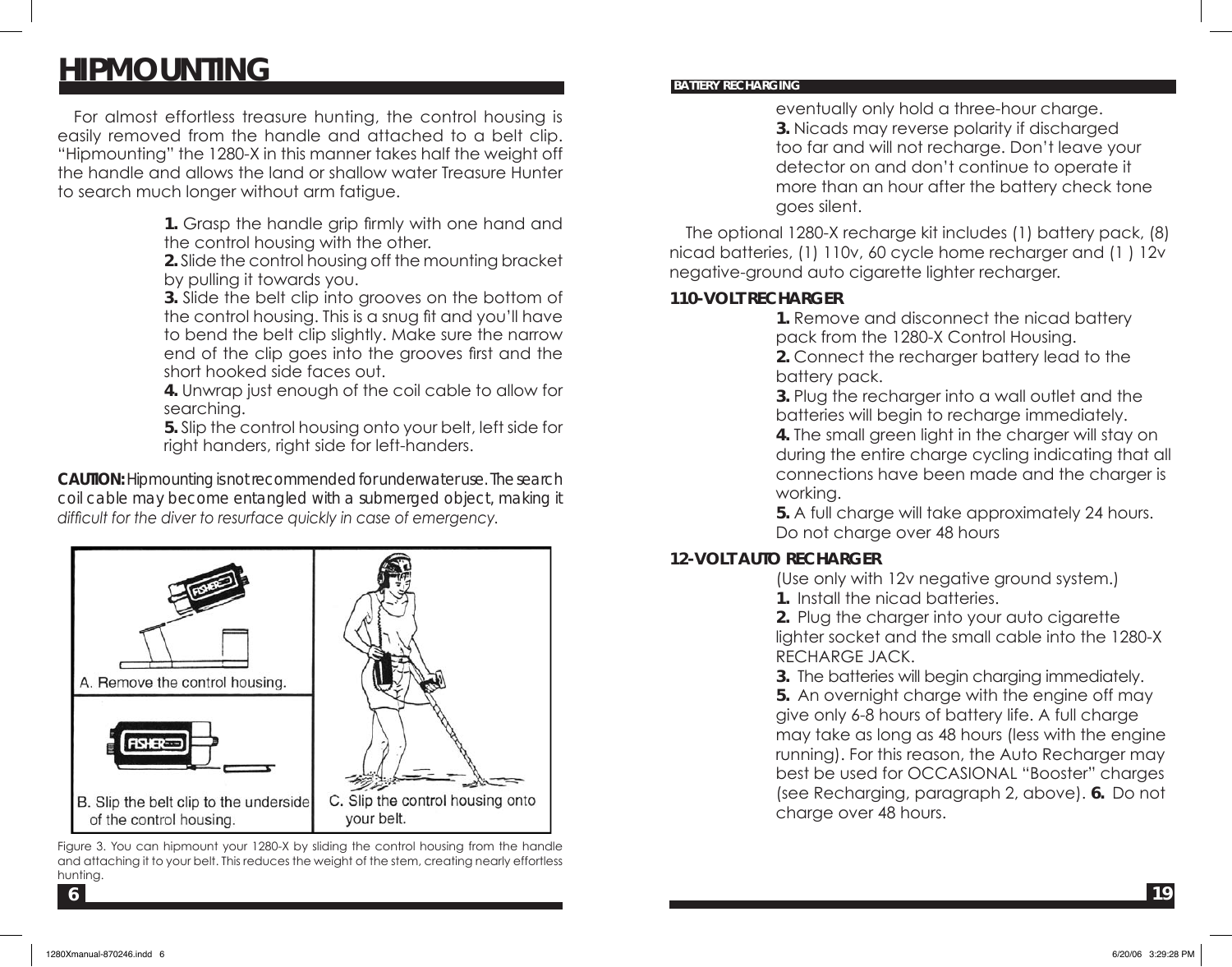### **BATTERY REPLACEMENT**

 Eight 1.5V size AA batteries are located in the rear section of the Control Housing. The batteries are sealed off from the electronics so that accidental water leakage into the battery compartment will not damage the circuitry.

> **1.** Remove the battery cover by partially unscrewing the two knurled thumb screws with a coin. (The knurled knobs are "captive screws" and do not have to be completely removed from the battery cover.)

> **2.** Remove the battery pack from the Control Housing and disconnect the battery lead connector. Be very careful not to put any undue strain on the battery leads.

> **3.** Remove the batteries from the battery packs. Note the polarity markings inside the pack and install fresh batteries.

**4.** Reconnect the battery lead.

**5.** Insert the battery pack into the Control Housing with the lead connector up, on the right side. Fold the leads across the top of the pack.

**6.** Make sure the O-Ring and both sealing surfaces are clean before reinstalling the battery cover. **THIS IS EXTREMELY IMPORTANT.** 

**7.** Finger tighten the thumb screws, then carefully tighten again one-quarter turn with a coin.

### **BATTERY RECHARGING**

 Rechargeable nicad batteries may take as many as 1,000 recharges, however they do have some limitations you should be aware of:

> **1.** Nicads will last only about half as long as standard carbon-zinc batteries before recharging is required.

> **2.** Nicads may develop a "memory" if you give them repeated "booster" charges. In other words, if you charge your batteries over and over again for only three hours at a time, the batteries will

## **CONTROL PANEL**

**1. POWER/VOLUME CONTROL:** Turns the power on and off. Also controls the target response volume in the headphones. The volume control should be set no louder than comfortable when the search coil is passed over a large, close target.

**2. DISCRIMINATION CONTROL:** A full range trash rejection control. All types of metal are detected at the zero level and most small pieces of trash are eliminated at the maximum level of ten.

**3. LED:** The clear plastic window between the SENSITIVITY and VOLUME controls contains an LED (Light Emitting Diode) which flashes red when a target is detected or the batteries are being tested.

**4. BATTERY TEST/SENSITIVITY CONTROL:** Checks battery condition and controls the sensitivity to targets. A setting of 10 gives maximum sensitivity and is used for most treasure hunting conditions. To check the batteries, turn the VOLUME control to 10 and click the BATTERY TEST/SENSITIVITY control momentarily in and out of the "Battery Test" position. Fully charged batteries will give a loud tone in the earphones and a bright red light in the LED window. Weak batteries will give a faint tone and a dim light. It's time to replace the batteries when the light goes out.



Figure 4. Control Panel

**18**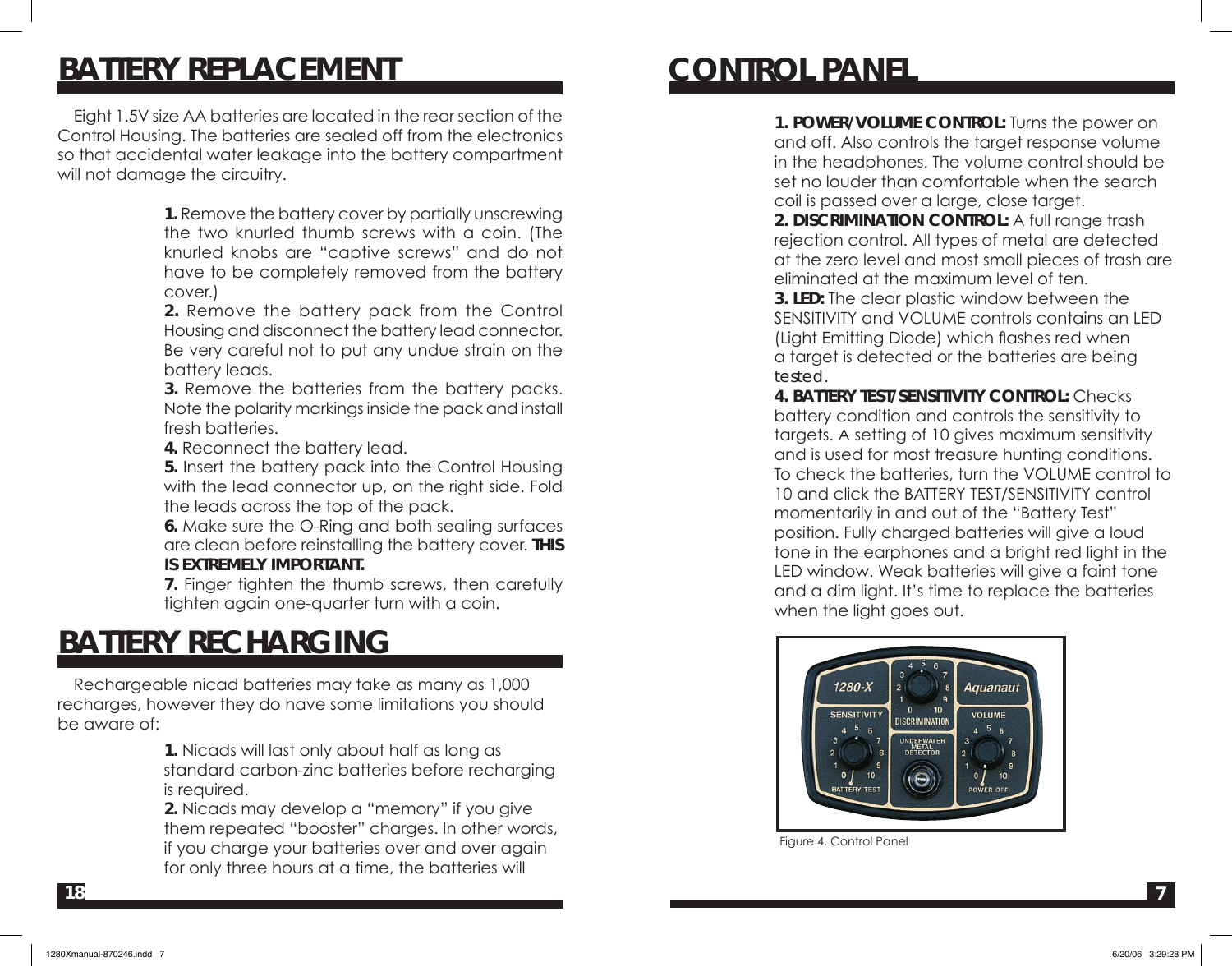### **DISCRIMINATION POINTS**

 By adjusting the DISCRIMINATION control you will be able to ignore (or "reject") small pieces of metallic trash and ground minerals while detecting valuable targets. The lowest setting at which an object is rejected is referred to as the object's "discrimination point". Discrimination points are determined by such factors as size, shape, depth, type of metal and ground mineralization.

> **1.** Scatter some sample targets such as coins, pull tabs and small pieces of foil on the ground 1 to 2 feet apart.

**2.** Turn the SENSITIVITY control to 9.\*

**3.** Turn the DISCRIMINATION control to zero.

**4.** Put the headset on and turn the POWER ON-OFF/ VOLUME control to about 6.

**5.** Hold the search coil about 2 inches above and parallel to the ground. Move it slowly over the samples and note the sharp loud response as you pass over each one. Keep in mind that the 1280-X is a motion detector and responds only when the search coil (or the target) is moving.

**6.** Increase the DISCRIMINATION control to a setting of 3 and again pass over the targets. Repeat this process at settings of 4,5,6 and so on to 10. You will note that as you increase the level of discrimination, the 1280-X will reject some targets and continue to respond to others. You have now determined the discrimination points for the rejected objects. For example, the small nail discrimination point may be at 4 and the pull tab discrimination point at 6.

**7.** Some objects such as shallow bottle caps, bent pull tabs or trash less than 2 inches from the coil may be difficult to reject. The 1280-X will instead respond with a strong broken signal which will usually disappear if the search coil is raised slightly. (The strong signal of a good target will just get weaker when the coil is raised.)

**8.** The 1280-X will remain silent when some objects are rejected, however other objects may "snap, crackle and pop" as they are rejected. This is a perfectly

#### **OPERATING TIPS**

respond with a strong broken signal which will usually disappear if the coil is speeded up or raised slightly.

**9.** If you hear two beeps very close together and can't find anything under either one, you're probably over a nail or some other elonggated ferrous object. But a coin on edge will give the same response and there's lots of coins on edge down there. In either case, the target will be between the beeps or, if you sweep at right angles to your original direction, you'll receive a single beep directly over the target.

**10.** You may hear some static at a sensitivity level of 10. This is normal, how ever if it is too loud or annoying, reduce the sensitivity level to about 8 or 9, just enough to eliminate most of the static.

**11.** When in doubt about the probable identity, dig it up.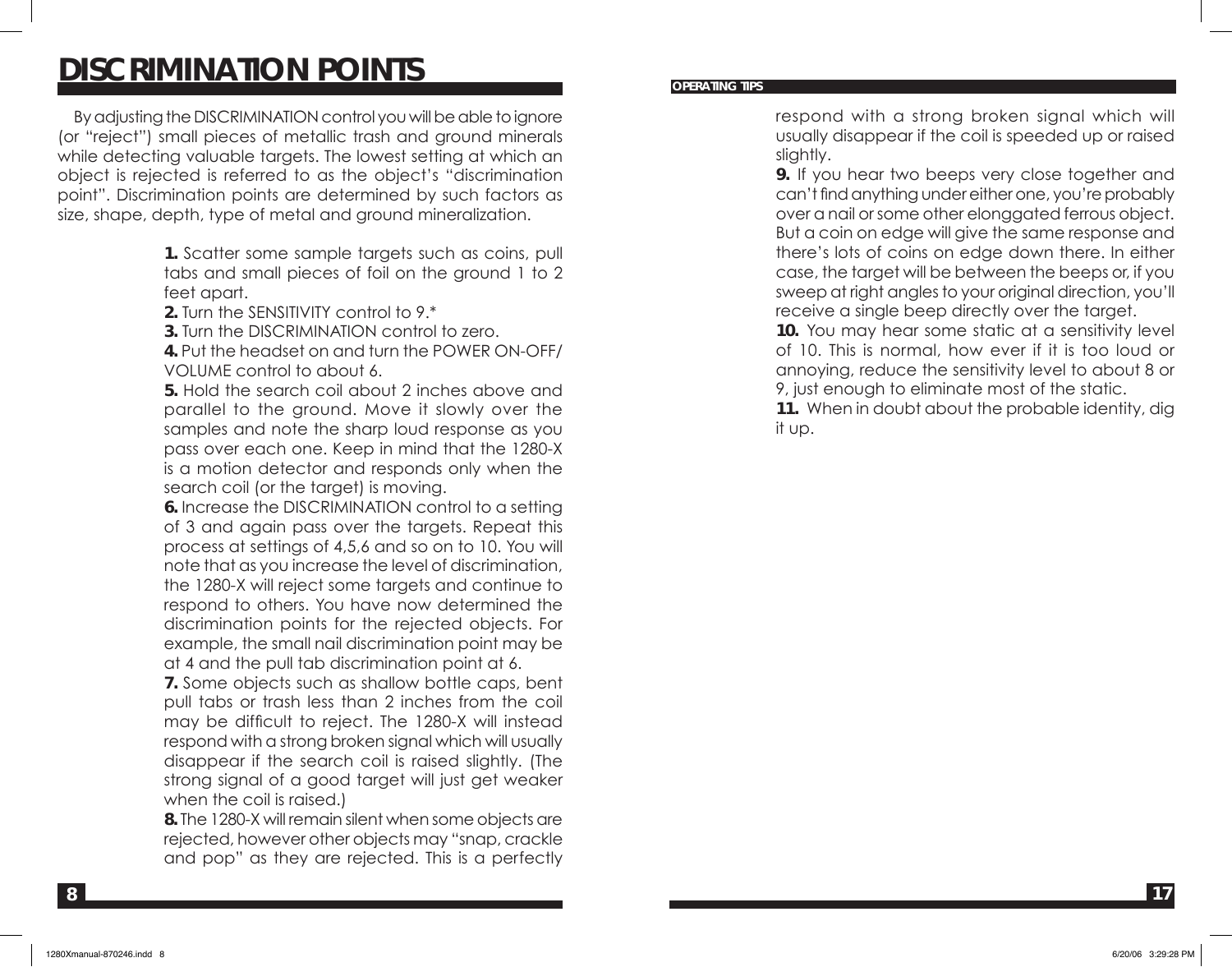### **OPERATING TIPS**

**1.** Keep the search coil cable wound snugly around the stem when diving around coral or jagged rocks to keep it from snagging.

**2.** Divers should make sure the drain holes in the headset are unobstructed. Better yet, wait until you're on the bottom before putting them on and take them off before surfacing.

**3.** Divers should also keep the search coil at least two feet away from their body. Metal gear (weights, gauges, tanks, etc.) will be detected by the 1280-X if held too close.

**4.** Practice pinpointing. There's nothing sacred about the method described in this manual. Many 1280-X users have developed their own pinpointing methods.

**5.** False signals may be caused by rapidly moving surf, highly mineralized or trashy ground, large or irregular shaped trash and bumping or raising the search coil very fast. A false signal will generally sound suspicious to the experienced treasure hunter. It may be very faint, or very sharp and abrupt with static. Often when you go back over the same spot a false signal will simply disappear. You may reduce the number of false signals you get by increasing the discrimination level and/or reducing the sensitivity level.

**6.** If you're wading or hunting on land, hold your digging tool behind your back or above your waist. Your 1280-X is sensitive enough to sound off each time you sweep your coil beneath it.

**7.** There is some sensitivity loss at the higher levels of trash rejection. The greater the ground mineralization, the higher the sensitivity loss. For example, you may be able to detect a penny 6 inches deep at zero discrimination, but you may be able to detect it no deeper than 5 inches at the pull tab discrimination point.

**8.** Some objects such as shallow bottle caps, bent pull tabs or trash less than 2 inches from the coil may be difficult to reject. The 1280-X will instead

#### **DISCRIMINATION POINTS**

normal response indicating that the powerful discrimination circuitry is doing its job.

**9.** Large pieces of trash such as beer cans or jar lids may sound like good targets no matter what you do. With a little practice, however, you will be able to tell the difference between a large target and a small coin sized object.

**10.** The diagram below shows some of the different target responses you may expect at different levels of discrimination. Note that as you increase the discrimination level, you progressively eliminate more targets including some good ones, such as nickels and gold rings.

\* At the maximum sensitivity level of 10, you may hear some static or "circuit noise". As a general rule, hold the search coil in the air and set the sensitivity at 10. If the circuit noise is annoying, reduce the sensitivity to 8 or 9.



NOTE: The discrimination levels shown are typical values only and may vary from detector to detector. Figure 5. Typical 1280-X audio responses over 1 inch deep targets with search coil sweeping 1 to 2 inches above ground.

**16**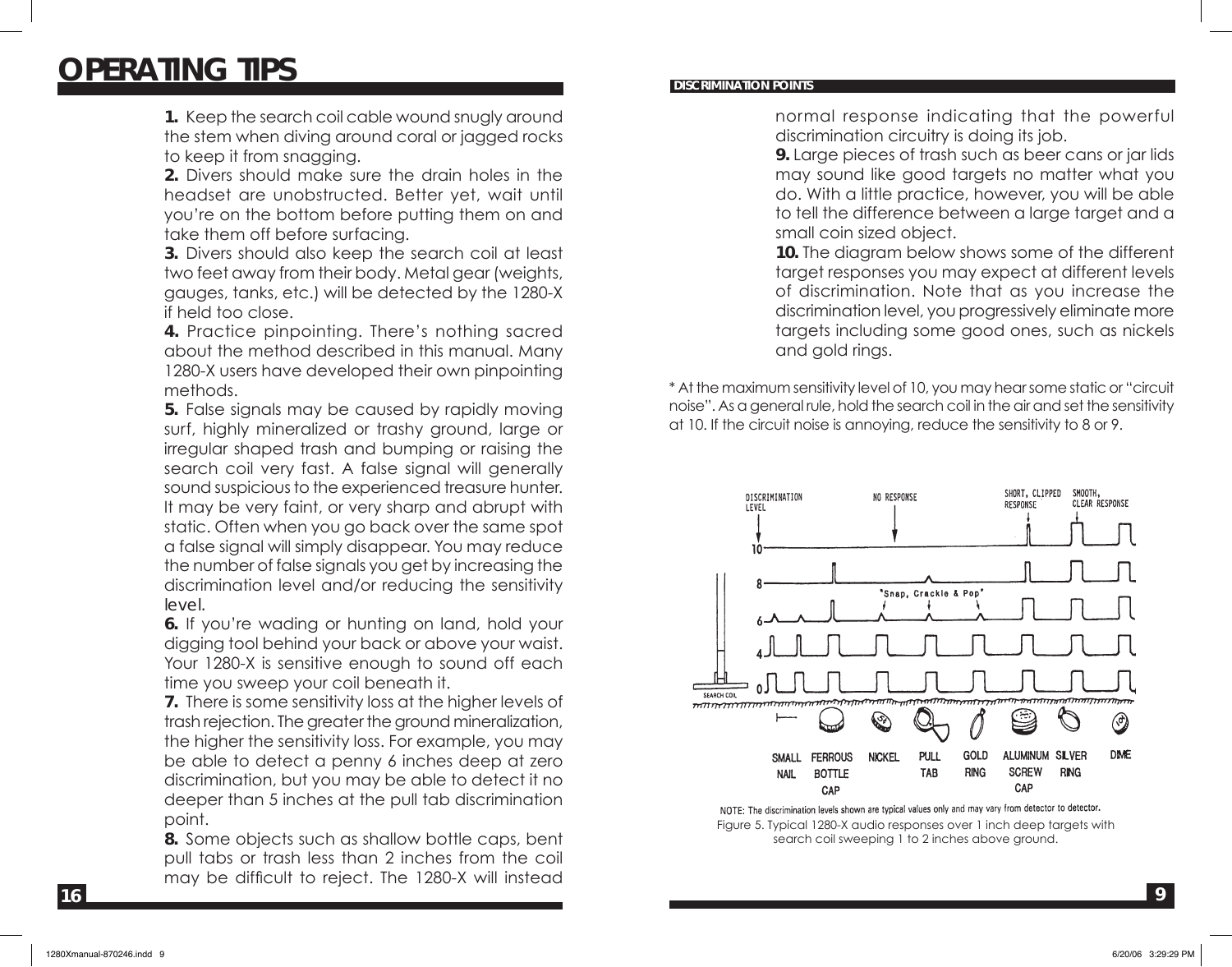### **SEARCHING**

 Good search techniques remain the same whether you're using your 1280-X in the desert or on the bottom of the ocean.

> **1.** Decide how much discrimination you want to use.

**a.** In relatively non-trashy areas you may wish to search at zero discrimination. In this manner, your 1280-X is at its most sensitive and will detect all metal targets within its range. Once an object is detected, you can increase the discrimination level for further target identification.

**b.** In trashy areas, it is generally easier to search at a higher level of discrimination (at the pull tab discrimination point for example). This way you will detect mostly good targets and can lower the discrimination level for pinpointing (zero discrimination will produce the strongest signal on small or deep targets).

**2.** Search slowly and systematically, sweeping in a tight semi-circle.

**3.** Keep the coil parallel to, and as close to the ground as practical.

**4.** Overlap your sweeps at least 50%

**5.** Search in a methodical manner. Pay close attention to where you're going and where you've been.

**6.** Keep the search coil moving at a comfortable

**TARGET RECOVERY**

around the hole.

**8.** Recheck the hole and the area around the hole with your 1280-X if you still can't find it.

**9.** Once you have recovered the target, check the area again. Two or more coins are often found in the same spot.

**10.** Scrape all loose dirt back in the hole, reinsert the plug and press it firmly in place with your foot.

## **RECOVERY TOOLS**

**1.** Sandscoops designed especially for beachcombers and shallow water treasure hunters are available at many metal detector outlets.

**2.** Divers use a variety of recovery tools depending on the condition of the sea bed or lake bottom. A sturdy dive knife will suffice in packed mud or small rocks. Most divers prefer to use their hands in loose sand and professional treasure hunters often use an air hose fed by a surface compressor to blow away loose sand, gravel or mud.

**3.** For land recovery, a sturdy hunting knife with a 5" blade will suffice in most soils. A high quality, double edged "survival" knife is an even better choice (and more expensive) since it will be almost impossible to bend or break.

*CAUTION: Using a jack knife without a locking blade is a good way to lose a finger.* 

**4.** A heavy duty, blunt screwdriver is commonly used for shallow targets where digging or "plugging" is objectionable.

Figure 6. Keep the coil parallel and as close to the ground at all times

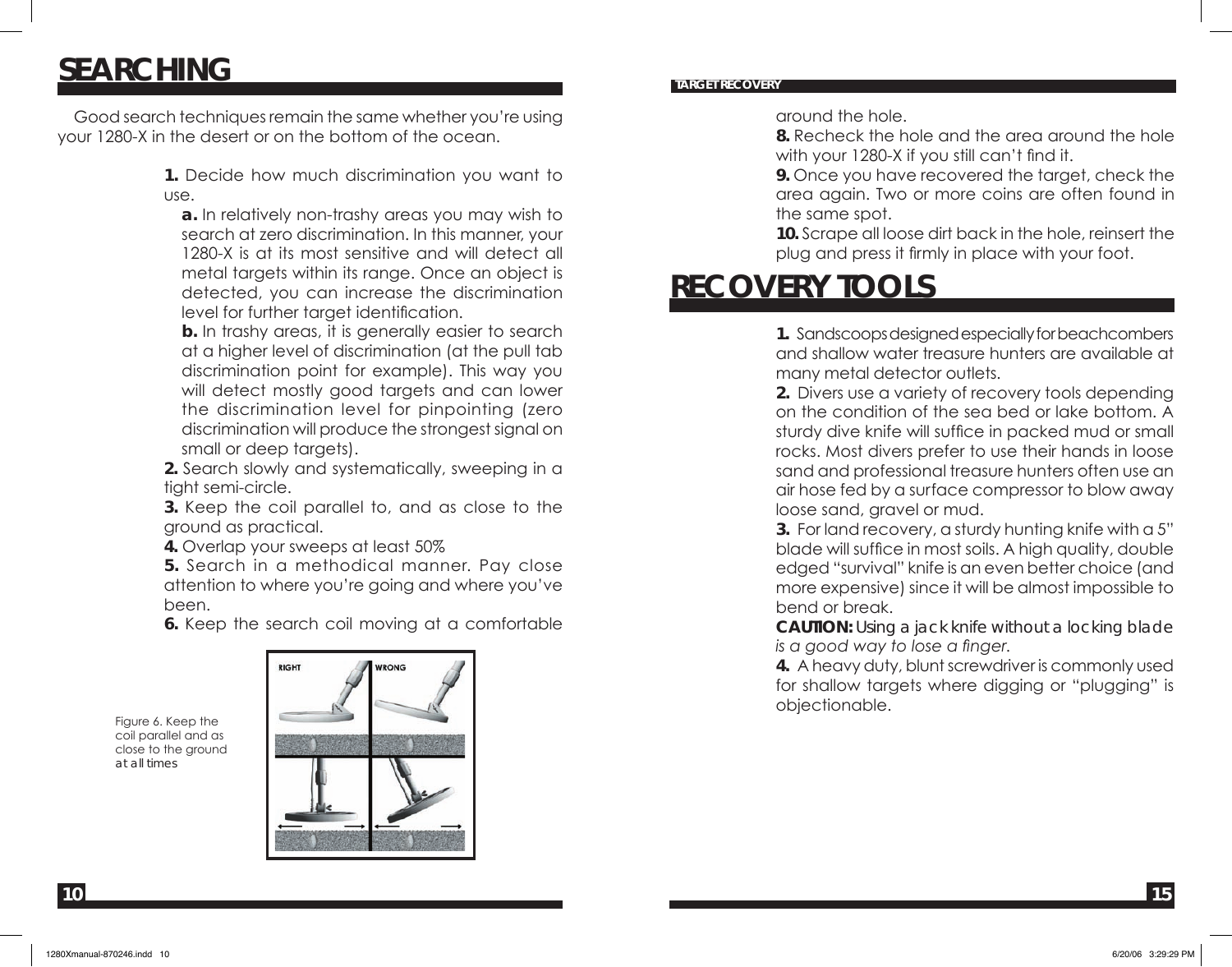#### **TARGET RECOVERY**

by inserting the screwdriver into the ground next to the hole and pulling in towards the center. Do this 4 to 5 times around the edge of the hole until it is no longer visible.

#### **PLUGGING METHOD**

 This method of recovery is not allowed in many areas and should never be used in dry lawns or in very hot weather. A good rule of thumb is... "When in doubt, don't plug". It's a good way to recover deep targets however in moist soil where plugging is allowed and when done properly.

> **1.** Once your target has been pinpointed, lay the 1280-X down (still turned on) so that the search coil is within easy reach but not close enough to detect your digging tool.

> **2.** Cut a cone shaped plug about 3 inches in diameter and at least 3 inches deep.

> *NOTE: If you're in a park or lawn maintained by a power mower, don't cut a cone - the mower may pull it back up. Instead cut a deep, square, unpointed plug.*

> **3.** Remove the plug, being careful not to scatter loose dirt.

**4.** Examine the plug and the hole for your target.

**5.** If the target is not readily visible, pass the plug across the front or back of the search coil. If the target is in the plug, you will get an immediate response from the 1280-X.

**NOTE:** This procedure will be successful only if:

**a.** You have removed any rings, watches, etc.

**b.** The DISCRIMINATION level is low enough to detect your target.

**c.** You move the plug as close as possible across the search coil.

**6.** If the target is in the plug, carefully dissect the plug until you have recovered it. Try not to damage roots or disturb the surface of the plug.

**7.** If the target is not in the plug, check the dirt in and

#### **SEARCHING**



- **1.** Minimum Depth
- **a.** Very slow or fast sweep speed.
- **b.** Discrimination set at "10."
- **2.** Good Depth
- **a.** Moderate sweep speed.
- **b.** Discrimination set at "5."
- **3.** Maximum Depth
- **a.** Moderate sweep speed.
- **b.** Discrimination set at "0."
- **4.** Missed Target

Many targets within the range of your 1280-X will not be detected unless you closely overlap your swings.

Figure 7. Search Coil Detection Pattern

#### rate.

#### *NOTE:*

*Other motion detectors may require a very rapid sweep for maximum sensitivity. If you try that with your 1280-X, you'll actually lose sensitivity.*